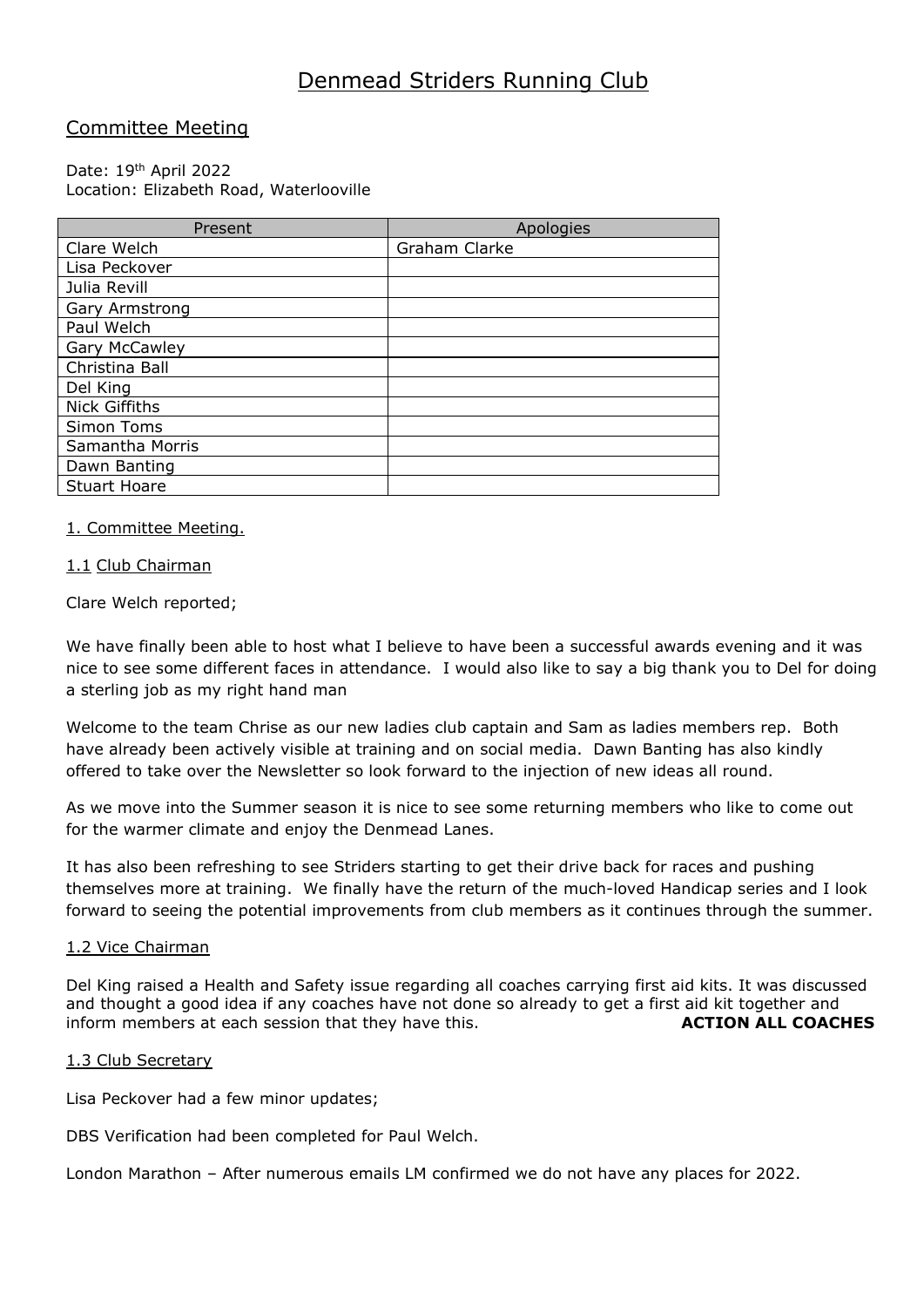Some Club Standard documents need to be put together as per the England Athletics portal as they are showing as outstanding. Lisa to set a date with Clare to go through these. **ACTION LP**

## Matters Arising from 11<sup>th</sup> January meeting:

Welfare Officer - Paul Welch will possibly take on the role if he can find a course with a convenient date/time. Need to resend the course dates. **ACTION LP** 

Denmead 10k Page – Graham has added more information on the website.

London Marathon – Lisa Peckover confirmed we do not have any places for 2022.

Club Kit – Hoodies are now available to order through Hambleside Merchandise.

Coaching Licence – Lisa Peckover removed Pete Maisey as a coach on the EA portal.

## 1.4 Club Treasurer

Stuart Hoare had nothing major to report, and the accounts are attached.

#### 1.5 Membership Secretary

Julia Revill reported;

We now have 131 paid up members. We may get another 20-30 by the end of the year.

#### 1.6 Club Captains:

Ladies: Christina Ball reported:

The Denmead ladies teams have been outstanding for such a small club. With 7 out of the 10 races completed the Ladies A team is 5th out of 10 teams in division 1 and the Ladies B team is 7th out of 16 teams in division one.

3 races are left to complete and so far we have a full A and B team lined up for Alton 10mile race and one full Team for Netley 10k, numbers are still low for Netley due to other big races and events in the calendar, but I will be posting and encouraging sign up in the coming week alongside some more promotion with Alton as they are only a week apart.

Alresford 10k is now open for entries and promotion of that will begin shortly

Salisbury 10 mile results from the 3rd of April were very strong. We had 10 ladies take part forming two full teams. The A team finished 4th out of 10 and the B 5th out of 16. An extremely strong showing and all ladies finished within 20 minutes of each other, considering the range of ability this is very impressive. Must of been the downhill.

Jenny parks was extremely consistent with a time only 50 seconds slower than the last race in 2019 of 1:27:57.

Samantha Morris obtained a 10 mile pb of 1:11:03

Really proud of all the effort shown here.

Raised the point of starting up a ladies long run day. Maybe on one Sunday a month outside of race seasons. And all abilities welcome in showcasing one runners favourite route and ending with some refreshments and social to build camaraderie across the ladies team. Will need to make sure it doesn't clash on the weekend with park run days organised by Sam. Seems to be good support for this idea and will be looking to kick it off at the end of June / July

Men: Gary Armstrong reported;

**Fifth HRRL Race** – Stubbington 10k

18 Men competed, which gave us 3 full teams.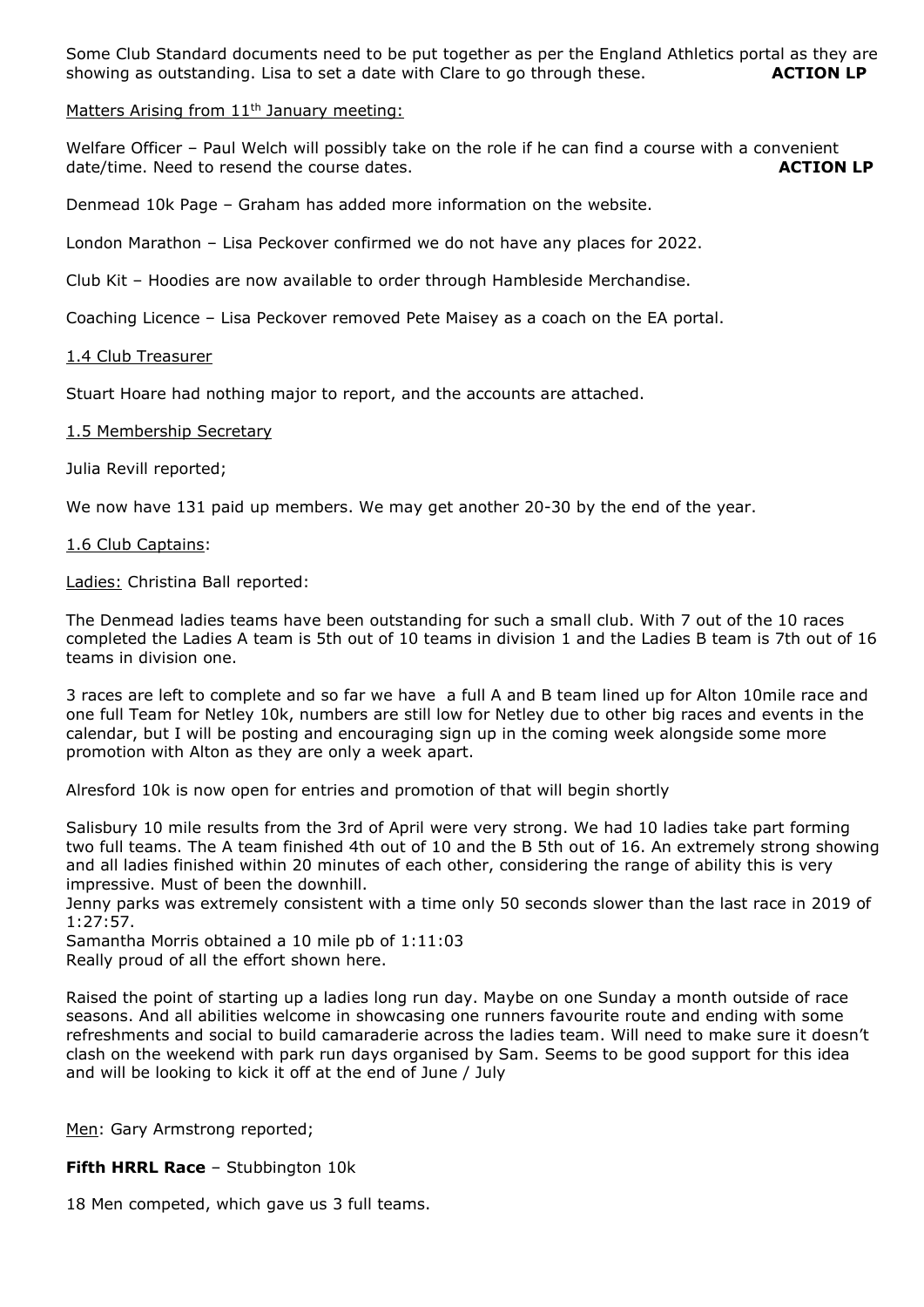**Sixth HRRL Race** – Ryde 10 Mile

10 Men competed, which gave us 2 full teams.

**Seventh HRRL** – Salisbury 10 Mile

13 Men competed, which gave us 3 full teams.

# **After seven races:**

# **Teams**

The A team are currently 5th in A Division  $1$  – moving up from 9th The B team are currently 10th in B Division 1 – moving up from 11th The C team are currently 11th in B Division 2 – moving up from 14th

# **Individual**

14 Men have competed in 1 race 6 Men have competed in 2 races 3 Men have competed in 3 races 2 Men have competed in 4 races 4 Men have competed in 5 races 2 Men have competed in 6 races 1 Man (Gary McCawley) has competed in all 7 races

# **Individual Standings (Qualifying Men)**

Julian Manning – 9th Rob Wilson – 61st Lee Weeks – 64th Kevin Gale – 71st Gary Armstrong – 72nd Chris Cornwell – 112th Michael Harrison – 127th Jeffrey Streeter – 207th Roger Jones – 212th Gary McCawley – 230th Stuart Hoare – 235th

# **Future Races**

Only 3 races left of the season:

Alton 10 Mile (8th May) – Currently 9 men signed up. (Entries still open)

Netley 10k (15th May) – Currently 4 men signed up. (Entries still open)

Alresford 10k (19th June) – Could not find a list of entrants. (Entries still open)

Will do another facebook push with future race dates and links to sign up pages.

# 1.7 X-Country Representative.

Paul Welch had nothing to report.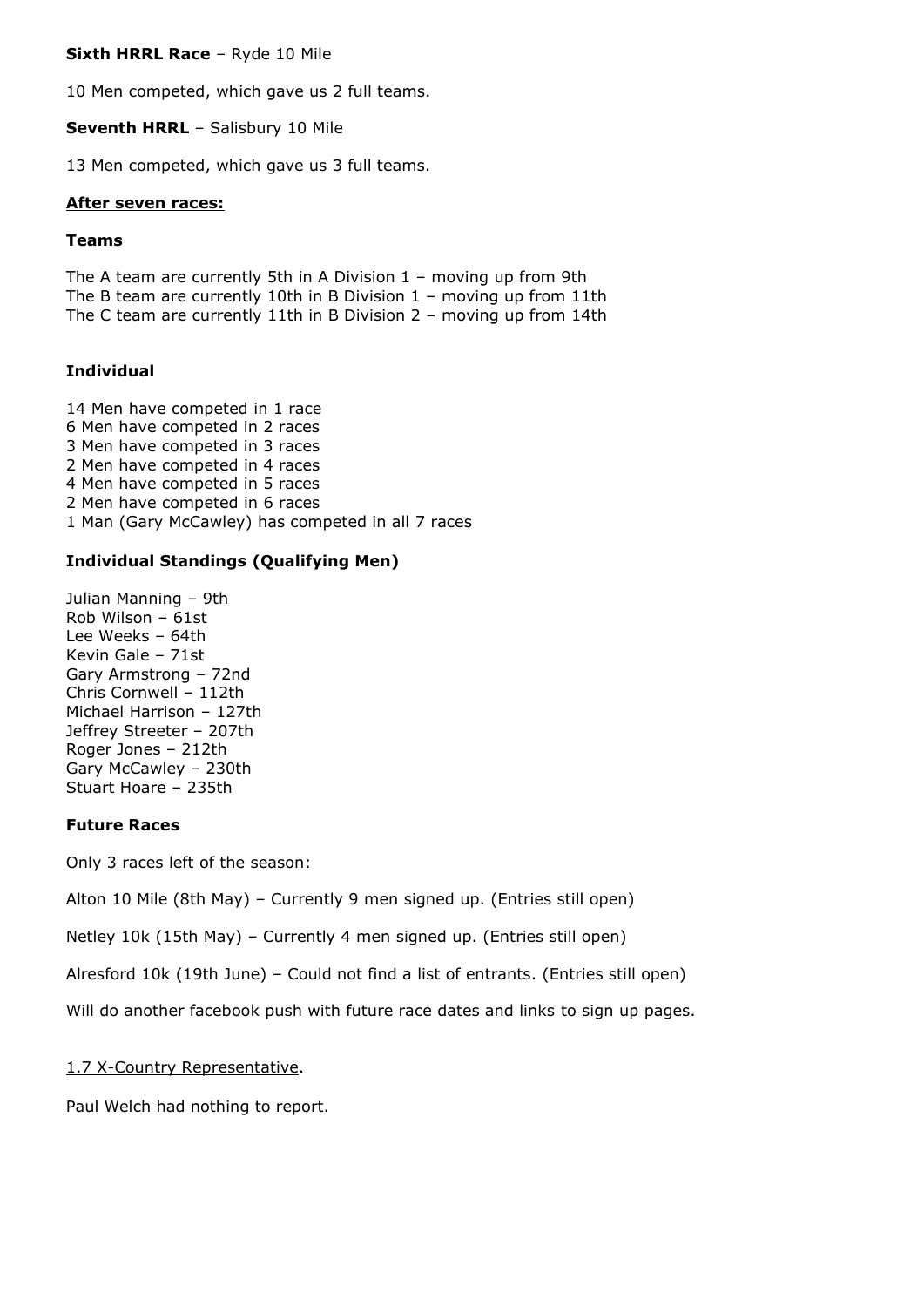# 1.8 Striders League.

Graham Clarke reported;

# Striders' League 2021-22 Season

With all the XC races and 7/10 of the road races completed leaving just Alton 10m, Netley and Alresford 10k s to the end of the season, the Striders' League leader board is as follows (numbers denote points awarded):

|      | 5th. Kirsty Aked    |       | 31.8. Julian Manning. 68.7                       |
|------|---------------------|-------|--------------------------------------------------|
|      |                     |       | 4th. Caroline Whiting. 35.3. Gary McCawley. 78.3 |
|      | 3rd. Christina Ball | 47.6. | Roger Jones 83.7                                 |
| 2nd  |                     |       | Lisa Peckover. 54.2. Rob Wilson 84.9.            |
| 1st. |                     |       | Jenny Parks. 95.3. Kevin Gale. 94.5              |

# 1.9 Social.

Clare is going to look into the possibility of a club skittles night at the RNA club after discussion with the committee who thought it was a good idea. **ACTION CW** 

Lee Weeks arranged the first curry night since 2020 and it was a success.

# 2.0 Coaching

Gary McCawley reported;

# **Winter Training 2022 – Alternative Venues.**

# **Level 3 (Level 2) Hill Repetitions.**

The coaches taking the Level 3 have noticed an increase in the members attending the hill session, especially if we split the group with the faster Level 2 runners. A suggestion was made to review an alternative venue.

Having reviewed the alternatives in the area, I can only suggest using a previous venue for these hill sessions. The venue is in Drayton Lane and is located along Portsdown Hill opposite The George Inn, it offers a long incline (250m) where a number of different hill sessions could be organised. I have marked the hill in red on the picture.

## **Pro's;**

- Plenty of room up and down the hill.
- Parking.
- Choice of warm up routes.

## **Cons;**

- Distanced from Swimming Pool meeting venue No club introductions.
- Lighting Will need to check on darker evenings.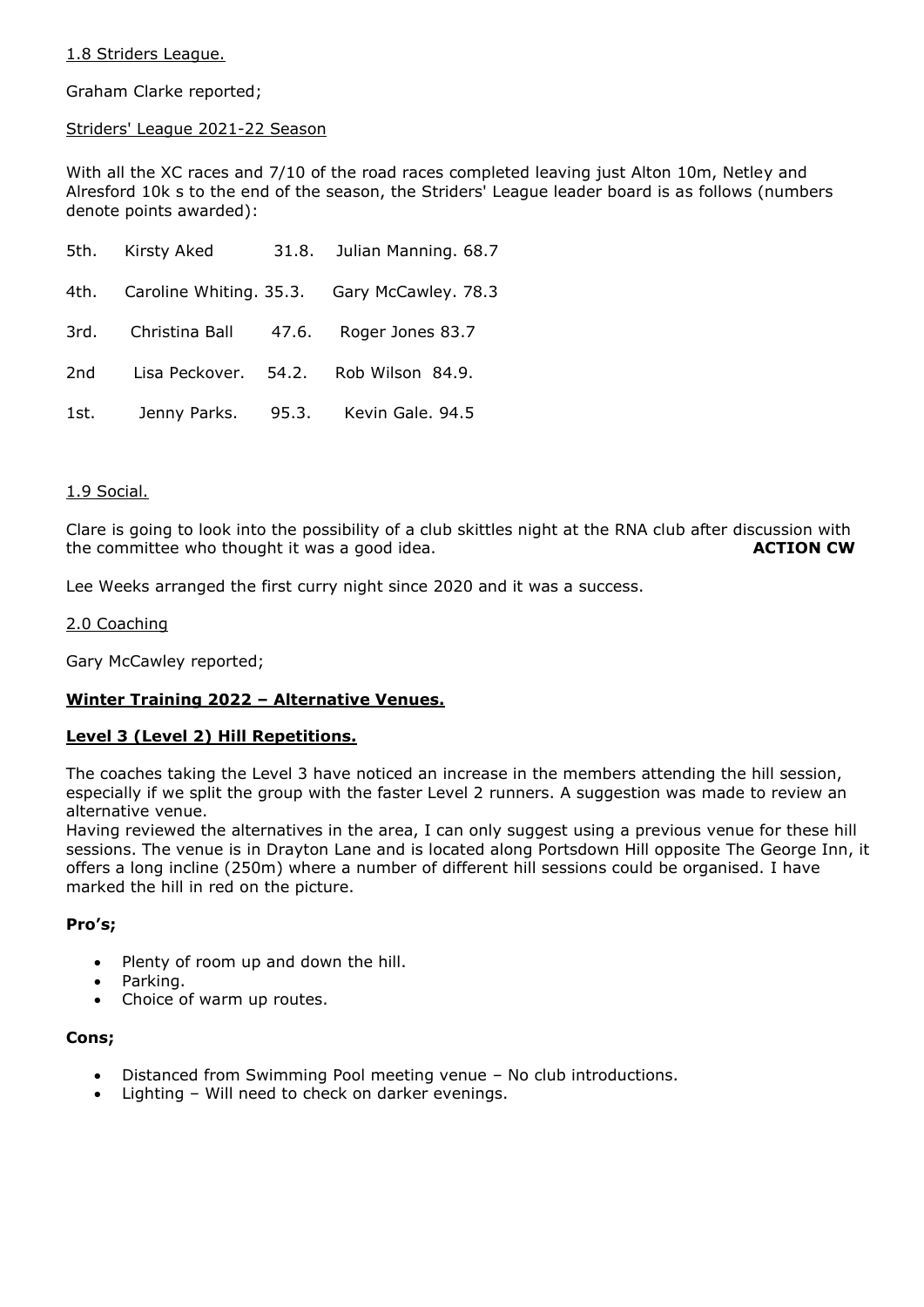# **Winter Training 2022 – Alternative Venues.**

# **Berewood Skate Park.**

To offer some variation to the winter 2022 schedule, I would like to propose a new venue for the consideration of the committee.

The venue is Berewood Skate Park located between Waterlooville and Purbrook. The venue is a loop of just over 800m and could be used for timed pyramid sets, fartleks, 800m repetitions and 1600m repetitions.

As the venue is some distance from the pool sessions, this would have to be the main meeting point with club announcements and introduction being held at the venue prior to the session. I do not see an issue with parking in Asda at this time in the evening, but may need to check their policy. Although, we may get lucky and a cut through could be in place by next winter.

# **Pro's;**

- Allows more variation with the winter schedule.
- Well lit.
- Enough space for members to safely run.

## **Cons;**

- Removed from our main meeting venue.
- Asda parking could be an issue.
- Parking in the residential area could be an issue.
- Youths attempting to join the session.

Both suggested new training venues will need to be considered further. **ACTION GM** 

## 3.0 Members Representatives.

Simon Toms had nothing to report as he has not been around much due to injury.

Samantha Morris has now taken over from Mel Hunt as members rep. Sam has suggested a Parkrun tour in July to club members and has had a good amount of interest. She will be finalising the plan in May. Sam has also suggested meeting at Kidmore Lane car park to car share and for members to wear their club vests.

# 4.0 Denmead 10k Committee.

## Nick Griffiths reported:

Planning has so far been smooth and ahead of schedule for this year's 2022 version of the Denmead 10k.

With some notable improvements, we're hoping this year's race is the best yet.

## Itemised updates:

- Race license- we now have a full race license from UK Athletics.
- Adjudication- Pam has confirmed her and Malcolm to once again cover our event.
- First aid- after much admin time from Gemma, this is now finally confirmed via SJA.
- Chip timing- the big update... We've accepted a quote from a company to provide this year's race with chip timing. This also includes some slick finish area 'stuff' including an inflatable finish line and big gantry style clock.
- Tickets- now on sale!
- Marketing- aimed at social media channels for the time being, this will be ramped up as the weeks go on. With the event still some way off, we have time on our side to do this at our own pace.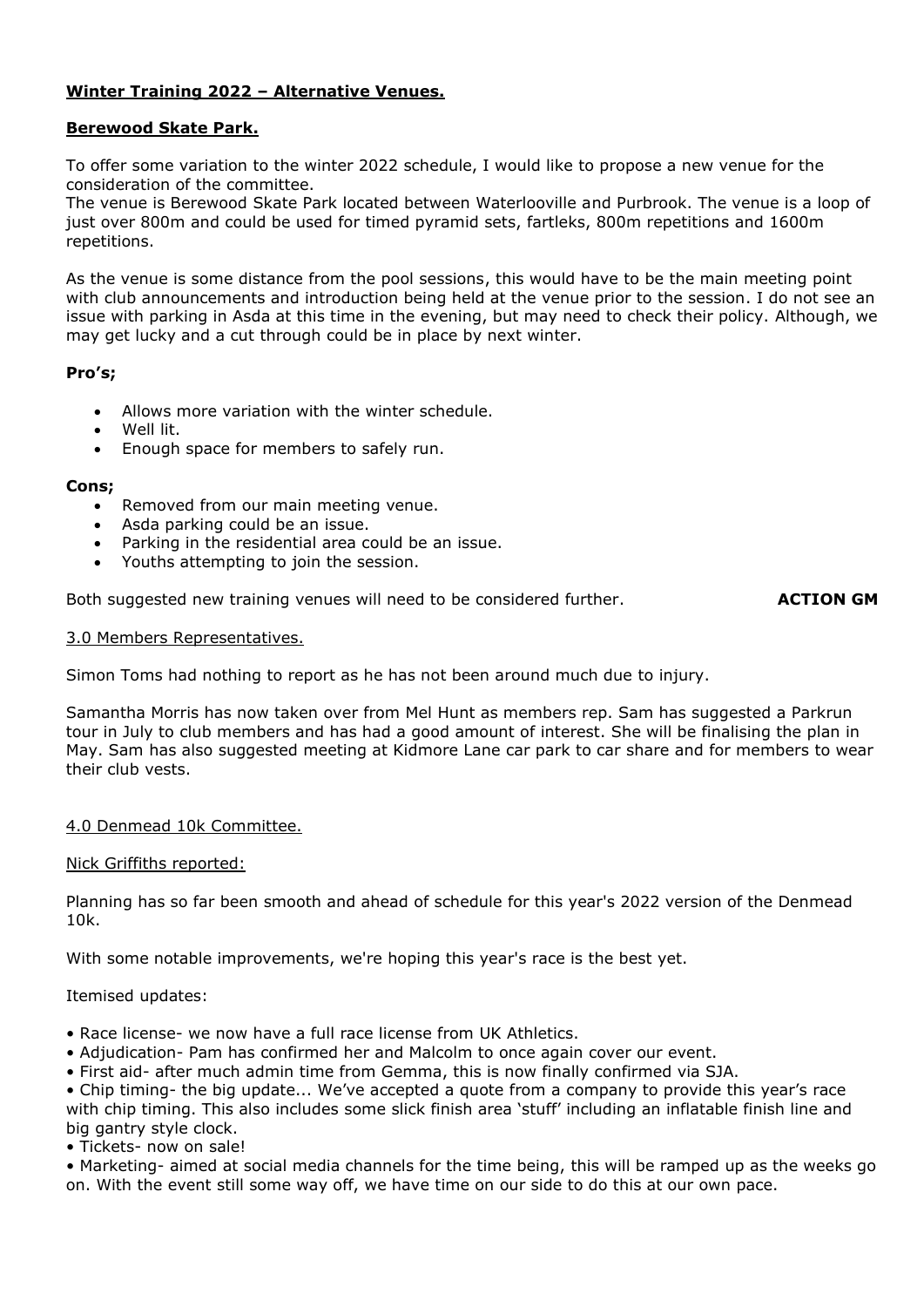• Club members racing- this has now been agreed that those members of Denmead Striders who wish to run the event, will not be permitted. With the club also running a 'club only' 10k in early June (with a spectacular medal thrown in), and the need to ensure we are fair in previous years decisions and have enough 'labour' for race day, it was decided this was the best outcome. • Club 10k medals- Rick has ribbons on order and will have these ready by the club event in June.

The 10k committee will meet again on Mon 25th May.

# 5.0 Newsletter

Dawn Banting has now taken over as newsletter editor.

# 6.0 A.O.B.

6.1 – Awards – (Raised by Del King) Some of the trophies are looking very tired and Del suggested we possibly replace some of them. After discussions it was decided we would look into getting them professionally cleaned before the next awards.

6.2 – Possible Training Venue – (Raised by Christina Ball) Oaklands School are building a running track which could be a potential training venue. Chrise will keep up updated with costs etc. **ACTION CB** 

6.3 – Possible Training Session – (Raised by Simon Toms) Could we look into possibly adding a bleep test to our training schedule.

# **Next Meeting:**

7 th July 2022